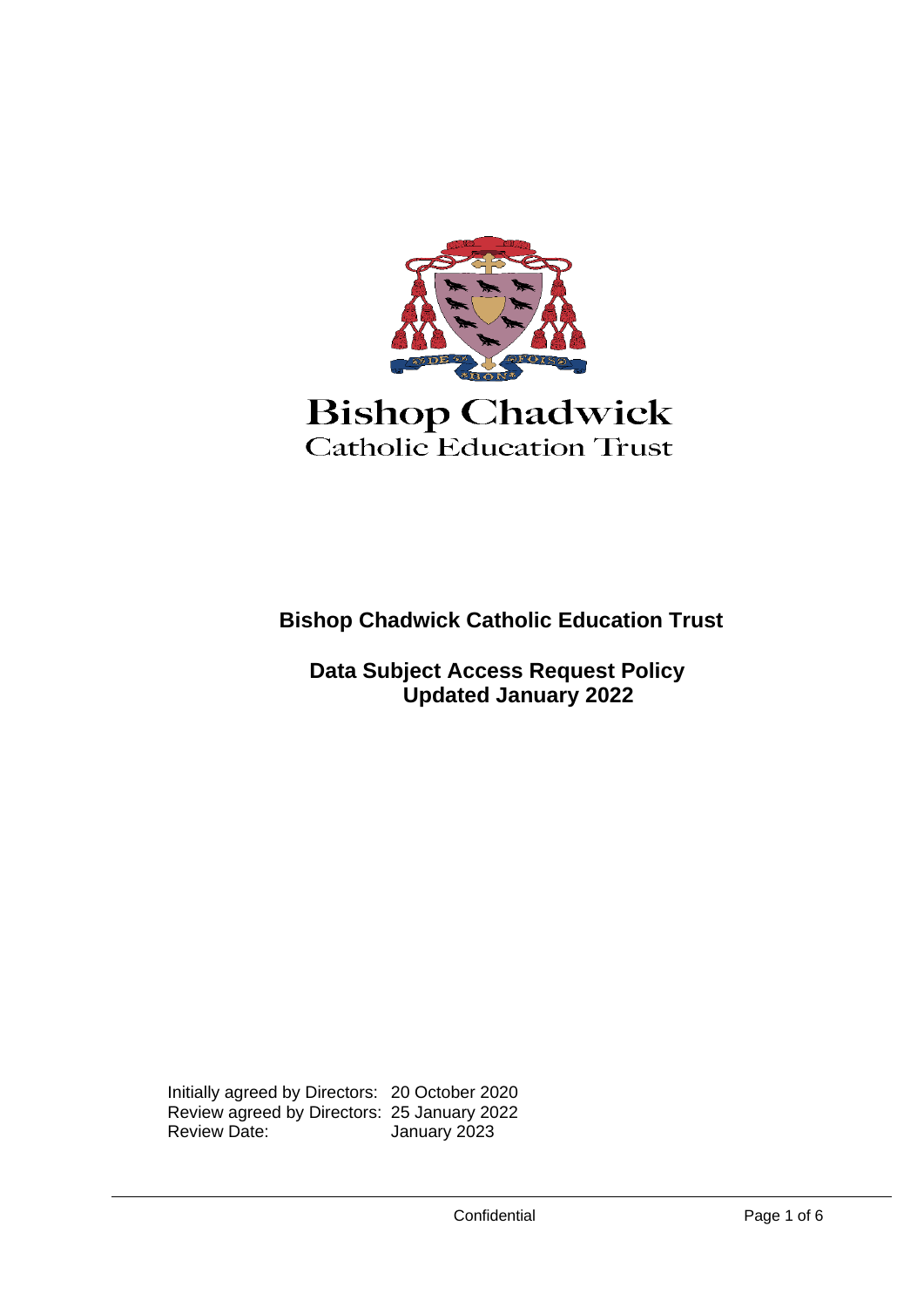### **1. Background**

This document sets out the requirements and process for identifying and managing a data Subject Access Request (SAR) within Bishop Chadwick Catholic Education Trust (the Trust).

**There are two ways to accessing pupil information:**

- Under Data Protection legislation, the GDPR grants the right of access to pupils and those with parental responsibility. In the UK, parents or those with parental rights have the right to access their child's data where they are 12 years or younger. When a child reaches 13 years of age, they are deemed sufficiently literate to understand what they are requesting under a SAR. Parents or those with parental rights of children 13 years or older therefore cannot request a SAR without their child's consent, unless the child is not deemed sufficiently literate.
- Under education regulations, those with parental responsibility have the right to view a pupil's education record. The timescale to provide a child's education record under the education regulation is 15 days and therefore is different to a SAR under Data Protection Regulation which is 1 month. Its therefore vital to clarify the request and determine under which regulation the request applies.

### **2. Introduction**

The GDPR gives data subjects the right to obtain a copy of their personal data as well as other supplementary information. This is also known as the 'right to access' and helps individuals to understand how and why you are using their data, and check you are doing it lawfully.

The Trust has a legal responsibility to identify that an individual has made a request and handle it accordingly.

This document is for information and use by all employees of the Trust, any associates, contractors or agency staff and third party processors and describes what a subject access request is, how to identify it, and what to do next in logging it and responding to it.

Associated documents: Bishop Chadwick Catholic Education Trust Data Subject Access Request Log (Annex A) and the Bishop Chadwick Catholic Education Trust Data Subject Access Request Form (Annex A) is stored on our internal server and can be accessed upon request.

### **3. What is a data Subject Access Request?**

An individual can make a subject access request to anyone in the Trust either verbally or in writing. The request does not have to be to a specific person or contact point and does not specifically have to include the phrase 'subject access request'. Providing it's clear that the individual is asking for records of their own personal data, then it must be treated as a SAR.

If possible, should a data subject access request be received within a school, the BCCET GDPR Subject Access Request Form should be forwarded to the requester in the first instance for completion of all required information and obtain necessary consent.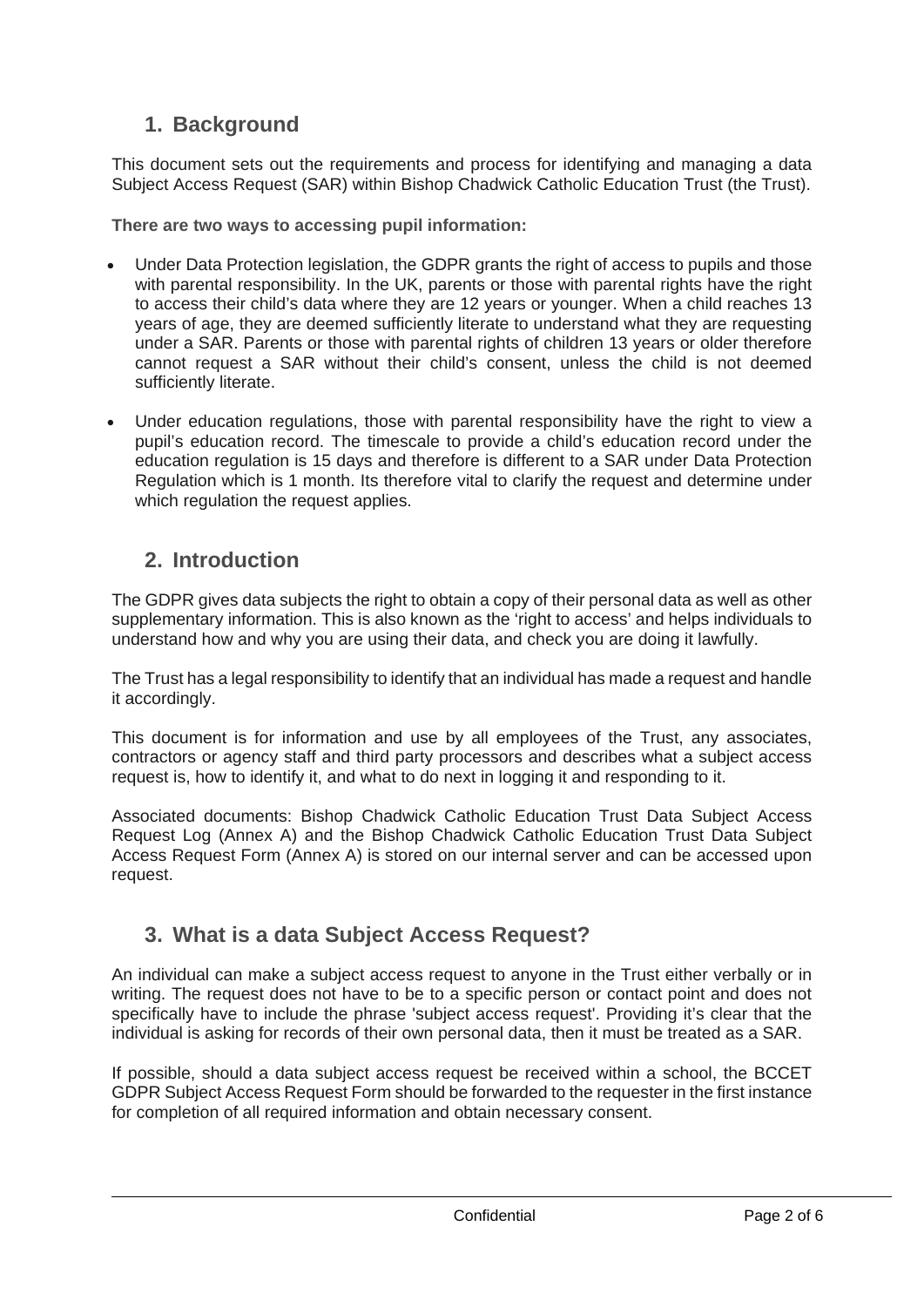# **4. Confirming Identification of Requester**

Immediately upon receipt of a data subject access request, check with the requester that you have understood their request and **check their identity** to ensure they are in fact who they say they are. This is important as only personal data relating to the data subject must be issued to the requester.

Report the request to the Headteacher/DPO/COO for further assessment. Any additional information or evidence required to confirm identity will be sought and recorded.

All requests must be logged on the School SAR log, the Headteacher with support from the DPO/COO, should manage the request thereafter as per the requirements detailed in the next steps of this process.

## **5. What is an individual (data subject) entitled to?**

Individuals have the right to obtain the following from the Trust:

- confirmation that the school/Trust are processing their personal data
- a copy of their personal data
- other supplementary information as detailed in the Trust's Privacy Notice:
	- o the purposes of our processing;
	- o the categories of personal data concerned;
	- o the recipients or categories of recipient we disclose the personal data to;
	- o our retention period for storing the personal data
	- o the existence of their right to request rectification, erasure or restriction or to object to such processing;
	- $\circ$  the right to lodge a complaint with the ICO or another supervisory authority;<br> $\circ$  information about the source of the data, where it was not obtained directly
	- information about the source of the data, where it was not obtained directly from the individual;
	- o the existence of automated decision-making (including profiling); and
	- o the safeguards we provide if we transfer personal data to a third country or international organisation.

### **6. Responding to a SAR**

#### **What data to provide:**

An individual is only entitled to sight of their own personal data, and not to information relating to other people (unless the information is also about them or they are acting on behalf of someone). Therefore, it is important to establish whether the information requested falls within the definition of personal data.

Records of Processing (RoP) detail the types of personal data collected and processed by school/Education Trust, how this is managed and where the data is stored and processed. This should be referred to in order to check all records of personal data are included in the response.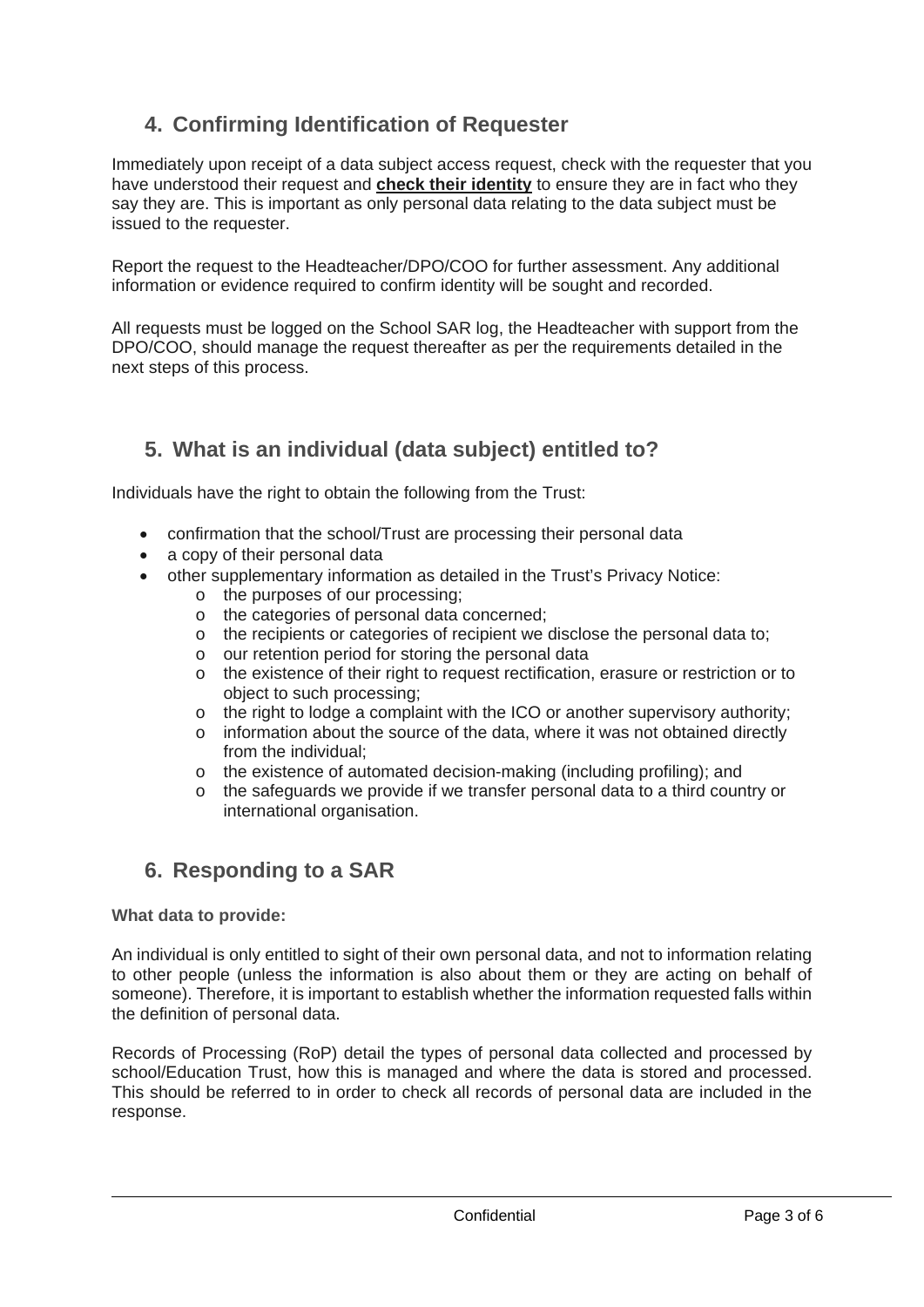#### **How to provide copies of the personal data:**

If an individual makes a request electronically, the Trust should provide the information in a commonly used electronic format, unless the individual requests otherwise. The Trust must use a secure means by which the documents are encrypted and therefore only accessed in a readable format by the recipient.

#### **Can we amend the data before we send it?**

A subject access request relates to the data held at the time the request is received. The ICO does acknowledge however that '*in many cases, routine use of the data may result in it being amended or even deleted while you are dealing with the request. So, it would be reasonable for you to supply information you hold when you send out a response, even if this is different to that held when you received the request'.*

It would not however be acceptable to amend or delete the data if it would not otherwise have been amended. Under the Data Protection Act 2018 (DPA 2018), it is an offence to make any amendment with the intention of preventing its disclosure.

#### **Can we charge a fee?**

TheTrust should not charge a fee for managing a subject access request. This may however be considered, and where only agreed by a Trust Director, where the administrative costs of complying with the request are:

- manifestly unfounded or excessive
- an individual requests further copies of their data following a request.

Where a fee is necessary, complying with the SAR will not commence until the fee is received. Alternatively, the Trust may refuse to comply with a request which is manifestly unfounded or excessive, see Section 9.

#### **How long do we have to comply with a SAR?**

The SAR must be complied without undue delay and at the latest within **one month** of receipt of the request or (if later) within one month of receipt of:

- any requested information to clarify the request
- any information requested to confirm the requester's identity
- a fee (only in certain circumstances)

The one-month timeframe should be calculated from the day it's received (whether it is a working day or not) until the corresponding calendar date in the next month. If this date falls on a weekend or Bank Holiday, then it should be provided on the next working day.

If the required one-month response timescale is not achievable for example, if the school are collating a number of requests, extra time is acceptable up to a maximum extra two months however, the data subject should be advised of the situation within one month of receiving the request outlining why more time is needed.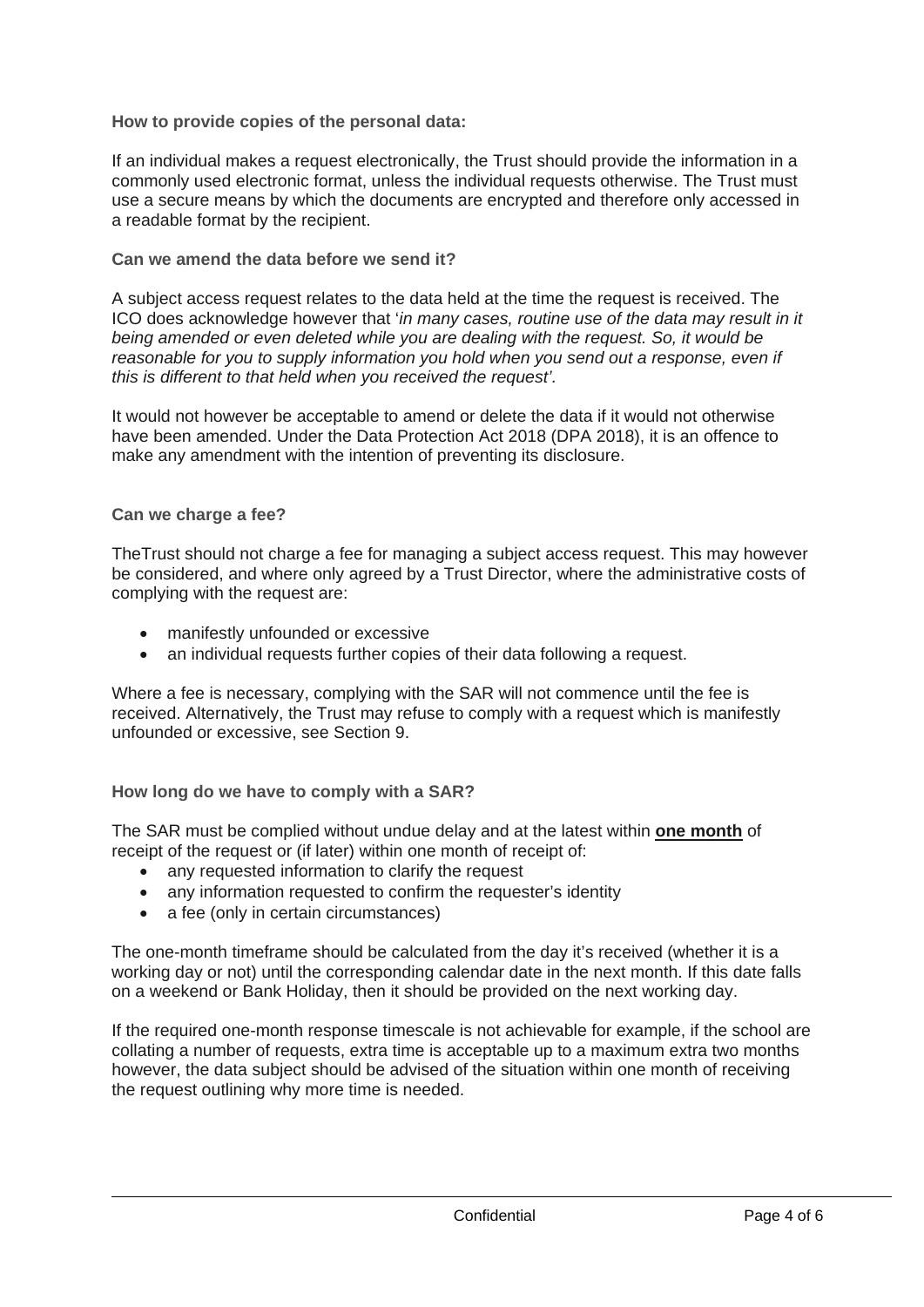# **7. Subject Access Request Log**

All relevant information should be recorded on the Subject Access Request Log (Annex A).

The following checklist should be used to ensure all relevant information has been provided back to the data subject;

- Have you identified and included all the personal data for the data subject?
- The SAR does not include any personal data about another data subject
- Have you advised of the 'purpose of the processing activity' undertaken?
- Have you advised of the categories of personal data processed?
- Have you advised who else we disclose personal data to?
- Have you advised how long the retention periods are?
- Have you reminded the data subject of their rights?
- Have you reminded them of their right to complain to the ICO?
- Have you advised them of any 'Automated Decision Making' or 'Profiling' activity?
- Have you advised them of safeguards in place when transferring data to third countries?
- Have you reminded them of the Privacy Notice?
- Has the information been adequately secured before sending it to the data subject?
- If the request is made electronically, has the response been issued in a commonly used electronic format?
- Have you responded within 1 month? If not, are we advising the data subject and offering the ICO details?

**Remember:** You may refuse a SAR in a few exceptional circumstances but please refer to the DPO in every instance.

These instances may include if the request is manifestly unfounded or excessive e.g.

- The individual has no intention on exercising their rights and offers to withdraw for some form of benefit
- If the individual has advised they are requesting this to cause disruption
- If the individual is targeting employees or the Trust with unsubstantiated accusations or a grudge
- If the Trust receives differing requests as part of a campaign to disrupt
- If rejected please refer to the DPO immediately

For further information please refer to the Headteacher/DPO/COO or your line manager.